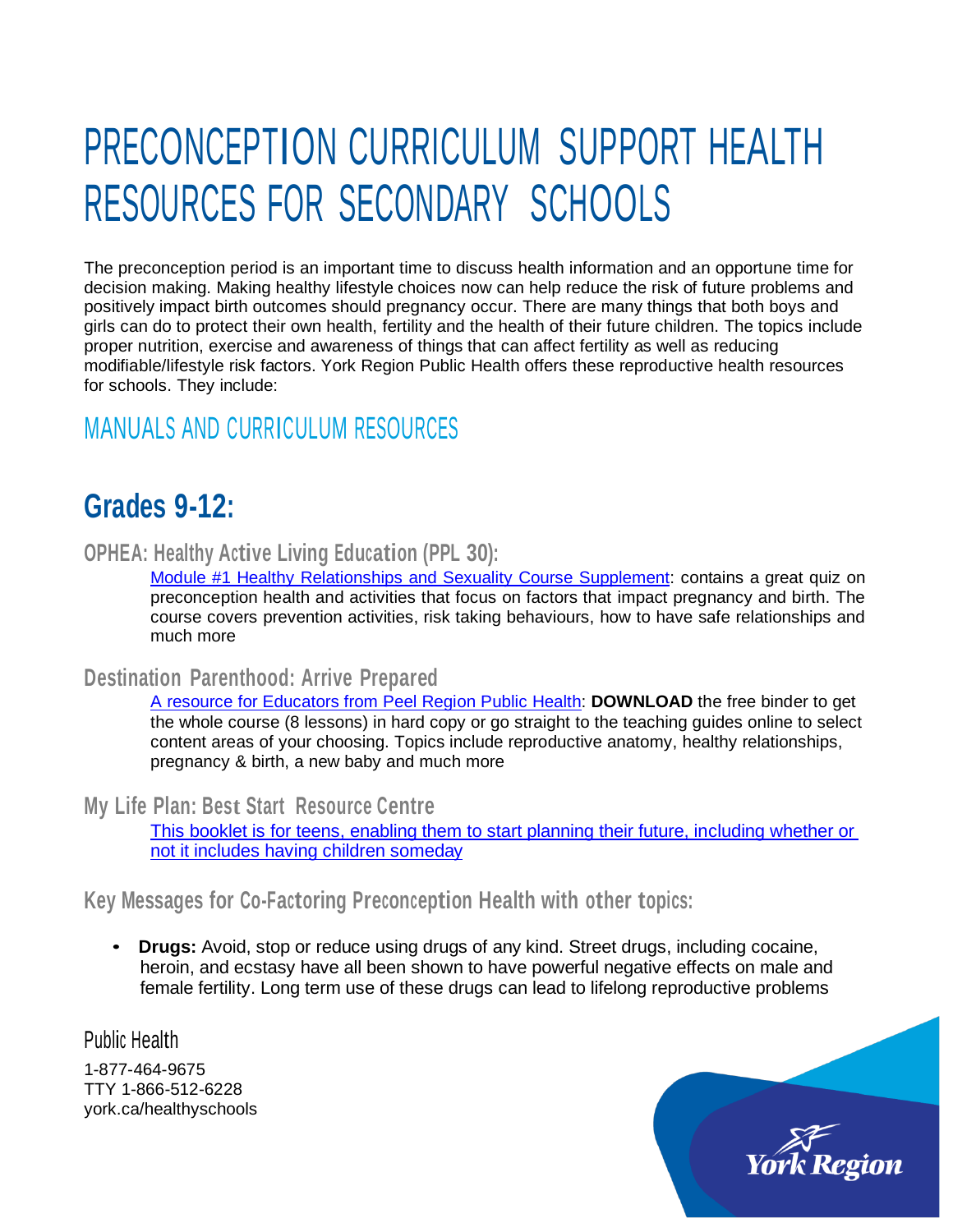They could inhibit a woman from becoming pregnant and in men lower sperm count, damage sperm, decrease volume of seminal fluid, and cause poor sperm motility

- **Alcohol:** Alcohol can affect men's and women's reproductive systems, cause hormonal imbalances and damage fertility. Heavy drinking as a teenager and/or in early twenties can affect fertility later in life. Alcohol is toxic to the testes. This can harm sperm when they're produced and stop them developing properly or reaching the egg
- **Cannabis:** There is some evidence to show that heavy cannabis use has been linked to decreased fertility in both men and women. In women there is evidence that cannabis use may disrupt the menstrual cycle. In men, studies have linked less seminal fluid, a lower total sperm count and abnormal sperm behaviour to heavy cannabis use
- **Nutrition:** Eating healthy food and a well-balanced diet can help build healthy sperm and eggs. All women planning a baby someday, should take folic acid daily, even if they are not yet pregnant
- **Physical Activity:** A healthy body weight and body mass index is associated with better health outcomes for a future pregnancy. Being overweight or underweight can cause hormone imbalances and decrease your chances of conceiving and having a healthy baby
- **Sexual Health:** Sexually Transmitted Infections that go untreated can lead to infertility for both men and women. Prevention against infections, getting immunized and testing before pregnancy is key
- **Stress:** Stress can make it hard to form good health habits and stick with them. It can also make it hard for a woman to get pregnant
- **Smoking:** Smoking is widely recognized as a serious health risk for both smokers and others exposed to second hand smoke. Smoking can cause a man's sperm to have trouble fertilizing a woman's egg. The chemicals in cigarette smoke may speed up the loss of a woman's eggs. Smoking can damage the genetic material in a man's sperm and a woman's eggs. Smokers and those exposed to second-hand smoke have a harder time getting pregnant. There are no safe levels of exposure to tobacco smoke
- **Chemicals:** Exposure to lead, pesticides, solvents and mercury may cause difficulties in getting pregnant for both men and women
- **Safe Relationships:** Couples should take a critical look at their relationship before deciding to become pregnant. Start role-modeling safe and healthy interpersonal behaviours before becoming a parent
- **Dental:** Regular dental check-ups and proper brushing and flossing will keep your teeth and gums healthier, prevent early gum disease and may even help to protect your fertility
- **Immunizations:** Many infectious diseases that can cause serious birth defects or infertility can be prevented through a vaccine. Get all your immunizations ahead of time. Mumps can cause infertility. Women need to be vaccinated against rubella (German measles) as this can cause birth defects if exposed during pregnancy

# WEBSITES/RELEVANT ORGANIZATIONS

**York Region Programs and Services:**

- York Region Preconception Health Program [york.ca/prenatal](http://www.york.ca/prenatal)
- York Region Birth Control: [york.ca/sexualhealth](http://www.york.ca/sexualhealth)
- York Region Immunization information: [york.ca/immunization](http://www.york.ca/immunization)
- York Region Sexual Health clinics: [york.ca/sexualhealth](http://www.york.ca/sexualhealth)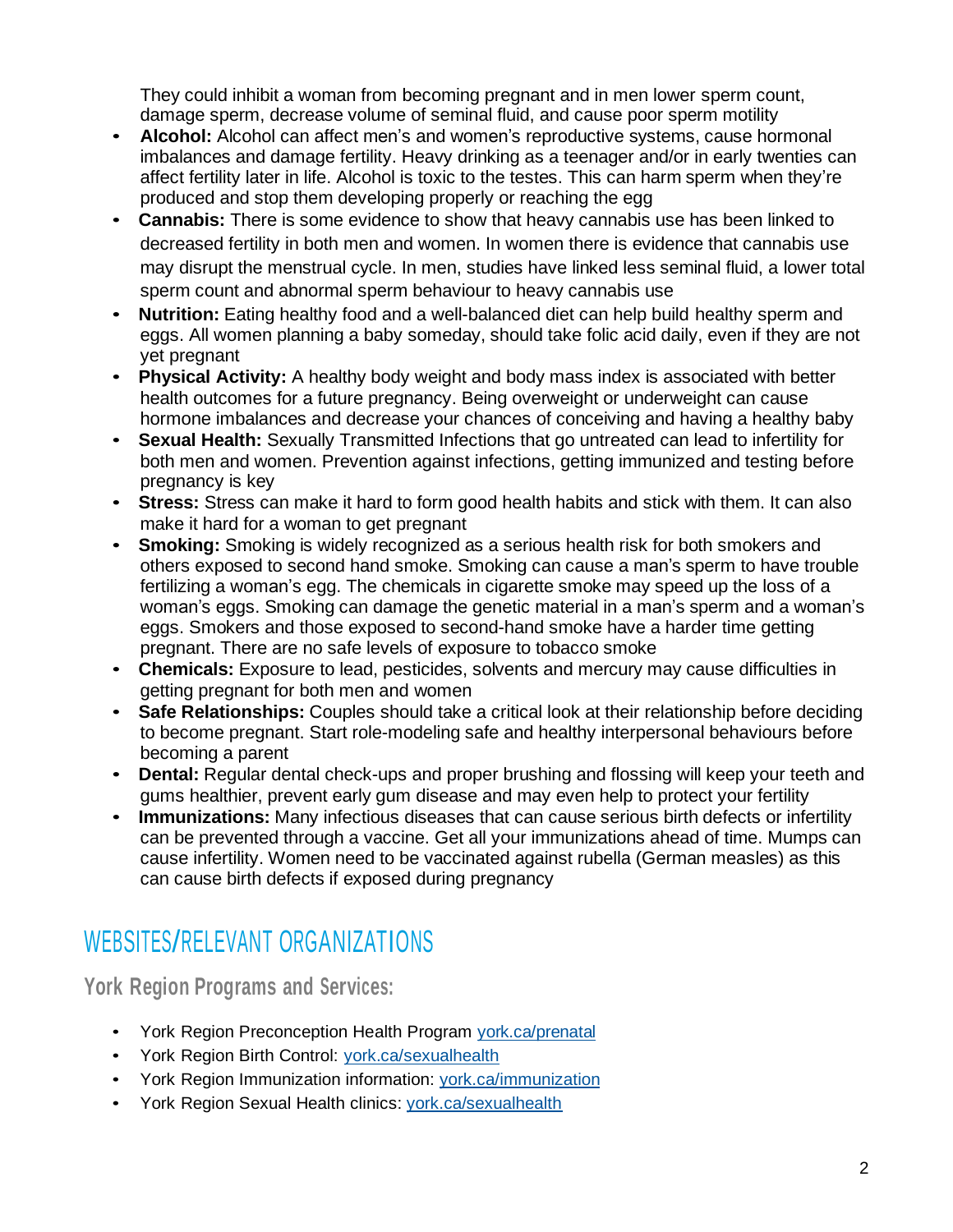## **The Best Start Resource Centre:** [beststart.org](http://www.beststart.org/)

Supports service providers working on preconception health, prenatal health and early child development through consultations, responding to inquiries, delivering training and professional development (e.g., webinars, workshops, conferences, online courses), evidence-based resources and news blasts (e.g., e-bulletins, electronic networks)

### **Healthy Eating:**

- Healthy Eating for New and [Expecting](https://www.york.ca/wps/portal/yorkhome/health/yr/prenatalandnewborns/healthyeatingfornewandexpectingmothers/healthyeatingfornewandexpectingmothers/!ut/p/z1/zZNdU4JAFIZ_SxddMnv4UJbLFU3ARMv8gBtnkRUwWYg2zX59S5MzXZTZFDNxAbNnX97DPucFhWiBQk53WUJFVnC6lesgbC9d0ncdZwDeyMA2EBgRTzMx9CwVzd8E8MVFAIXnvH9CEJ62n6EQheUqi1FgQGuNYxYrEWZYMSymKziysBK1YwaxHlEwrFq94qIUKQoO1XJVcMG4uIRDUd3LxaPIxNNbIS1yJu-MbkV6CWXFOBV0S3nM2T4qKv543DwwyYona1lje7nPnku2qit5IVJWna1D3neo5Cy0amgPE3lgKlIl4-sCLT75NLQ4s-XZOhRkm4eHkEh4NbFngRb_jN68nuxHfv0JNsCdeSaZqSMwXP1doGlG21Ft8MAZYXCvzHGrix0VBtq74ETYAhlW88sR3WpovsvYHk15UeXy55n8MJvOsYOJbeKQPozhbmrCTc80cPt6OL6-VX_Z4ZsDNGyvN2pvQrP2WrP2fwPHc8FWSR1_vacD0Vwbd3QP-36z7P1m2fvNsvebzf3st3DKfDrNsd7aJlhY7qaV5Mtux1cCb_dy8jEkFxevXc43LQ!!/dz/d5/L2dBISEvZ0FBIS9nQSEh/#.YijCIzHMKbg) Mothers
- [Prenatal Nutrition](https://www.canada.ca/en/health-canada/services/food-nutrition/healthy-eating/prenatal-nutrition.html)
- Nutrition, food, healthy eating and disease prevention: [UnlockFood.ca](http://www.unlockfood.ca/)

#### **Folic Acid:**

To help reduce the risk of Neural Tube Defects, folic acid should be taken at least three months before planning to get pregnant and continued throughout pregnancy.

• [Folic Acid: Are you getting enough?](https://www.canada.ca/en/public-health/services/publications/healthy-living/folic-acid-are-you-getting-enough-factsheet.html) Public Health Agency of Canada

#### **Planning Ahead:**

Men and women can improve the health of their future babies by planning ahead and thinking of their health before pregnancy:

- Society of Obstetricians and Gynecologists of Canada: [pregnancyinfo.ca](http://www.pregnancyinfo.ca/)
- Best [Start: Thinking about Pregnancy?](file:///C:/Users/richardsk/AppData/Roaming/OpenText/DM/Temp/Best%20Start:%20Thinking%20about%20Pregnancy%3f) This website is designed for people thinking of having a baby in the near future. It provides information to help plan for the healthiest baby possible. A great resource to get students exposed to various decisions and factors that affect future pregnancies.

#### **Smoking:**

It is the leading cause of impotence and reduces the sperm count in men. Smoking also makes it harder for some women to get pregnant. Smoking can cause your baby to grow more slowly and gain less weight in your womb. Second-hand smoke contains the same toxic chemicals and carcinogens that smokers inhale. Smoking can cause many problems during pregnancy for a woman and her baby, such as premature birth, birth defects, and infant death.

- **Smoking and [Pregnancy](https://www.canada.ca/en/health-canada/services/health-concerns/tobacco/smoking-your-body/pregnancy.html)**
- Smokers Helpline Support: [smokershelpline.ca](http://www.smokershelpline.ca/)
- Quitting [Smoking](http://ow.ly/zswA4)